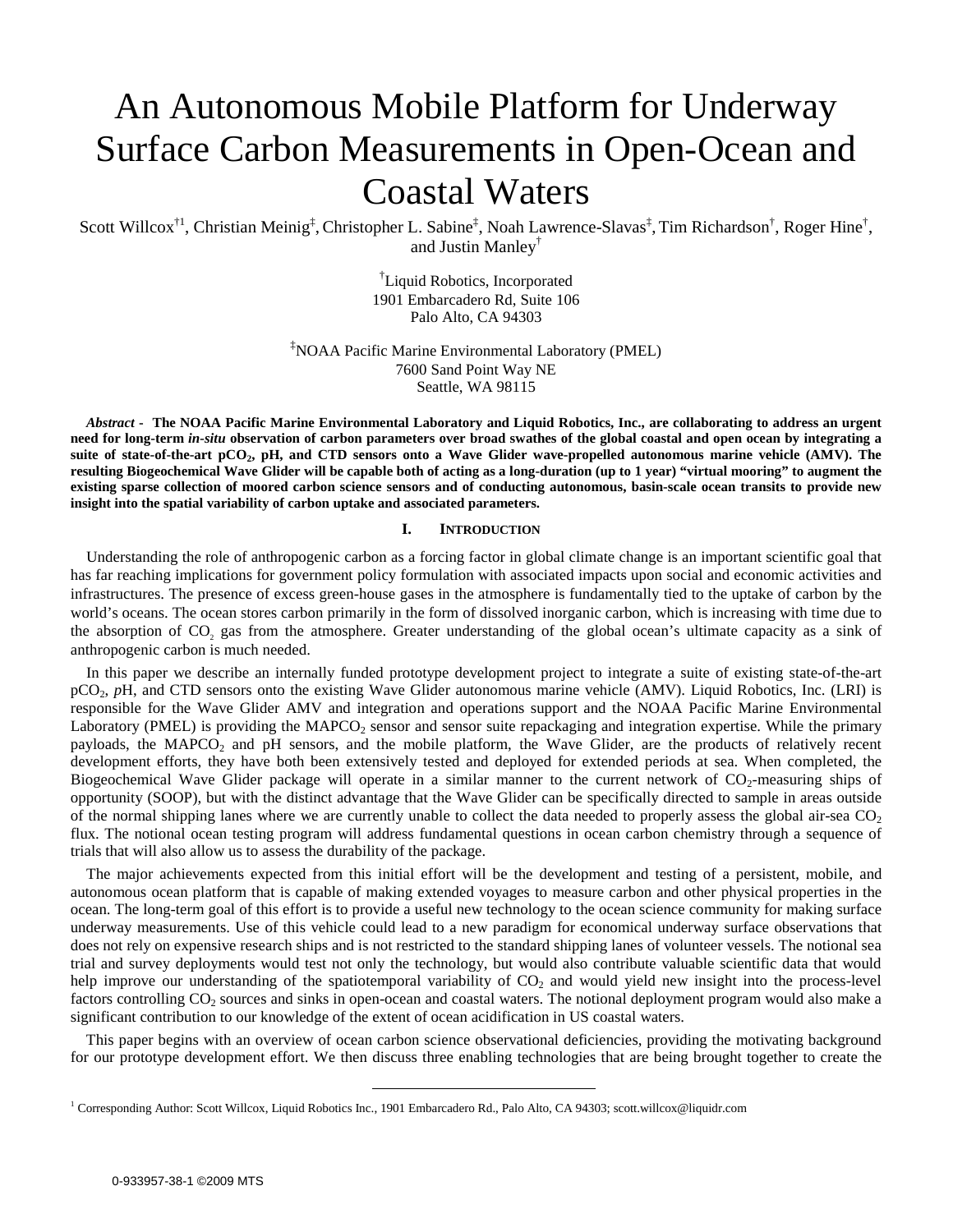Biogeochemical Wave Glider system. Next, we describe the development of the payload suite and the integration of this new payload onto the Wave Glider platform. We conclude with a proposal to test the Biogeochemical Wave Glider in both open ocean and coastal environments, including validation of the system against buoy- and ship-borne sensors.

# **II. OCEAN CARBON SCIENCE BACKGROUND AND MOTIVATION**

The time and space scales of variability in surface water  $CO<sub>2</sub>$  concentrations make it challenging to evaluate global fluxes based on *in situ* measurements alone. The latest global flux climatology, based on approximately three million measurements collected between 1970 and 2007, gives a net ocean uptake of  $1.4 \pm 0.7$  Pg-C yr<sup>-1</sup>, Takahashi et al. [1]. Gruber et al. [2] analyzed modern oceanic uptake rates of anthropogenic CO<sub>2</sub> for a wide variety of approaches including observations (sea-air CO<sub>2</sub> partial pressure difference ( $\Delta pCO_2$ ), sea-air <sup>13</sup>C disequilibrium and atmospheric  $O_2/N_2$ ) and models (ocean data inversion, atmospheric data inversion, and ocean general circulation/biogeochemical models). They found that these different approaches, including the Takahashi climatologies, are consistent within their uncertainties (ranging from  $1.5\pm0.9$  to  $2.4\pm0.5$  Pg-C yr<sup>-1</sup>), but the uncertainties on all these approaches are still quite large. A range of nearly  $1 \text{ Pg-C yr}^1$  is simply insufficient for producing a reliable global carbon budget or for predicting how the ocean carbon sink is changing over time-scales relevant to policy and management decisions (i.e. <10 years). Improved estimates of ocean carbon uptake are needed.

## *A. Open-Ocean Carbon Data Limitations*

A full understanding of air-sea  $CO<sub>2</sub>$  fluxes is not currently possible due to a lack of seasonal and geographic coverage of ∆pCO2 measurements, and an incomplete understanding of factors controlling air-sea CO2 exchange. The Takahashi et al. dataset [1], Fig. 1, shows large regions of the ocean that still have no carbon measurements after 40 years of observations (white regions in Fig. 1). Most of the global ocean has been observed for <3 months of the year, making it nearly impossible to characterize the

seasonal cycle. Most  $CO<sub>2</sub>$  measurements have been made on research ships, which have very limited coverage of the global ocean and very few seasonal repeats. In recent years, research ships have been supplemented by installing  $CO<sub>2</sub>$  systems on commercial ships referred to as ships of opportunity (SOOP). The yellow to red regions of good seasonal coverage in Fig. 1 are from SOOP lines, but they are generally restricted to standard shipping lanes in the northern hemisphere. It is nearly impossible to collect regular measurements outside of these routes.

# *B. Coastal Ocean Carbon Data Limitations*

Another limitation of the global  $CO<sub>2</sub>$  climatology is that it explicitly excludes continental margins, which are characterized by much higher spatial and temporal variability in the direction and magnitude of air-sea  $CO<sub>2</sub>$  exchange than the open ocean (e.g. Borges [3], Hales et al. [4], and Cai et al. [5]). The large carbon fluxes occurring within or passing through the coastal oceans are of great importance for accurately quantifying the carbon budgets of the bordering open-ocean, atmospheric, and terrestrial regions. Furthermore, coastal carbon dynamics are highly sensitive to changing wind patterns, river runoff, and upwelling dynamics. Consequently, coastal carbon fluxes can change rapidly from being a carbon source to a carbon sink. To date, air-sea carbon fluxes from North American continental margin (NACM) waters have been so poorly sampled that uncertainty remains as to whether these regions are net sources or sinks for  $CO<sub>2</sub>$  (e.g. Doney et al. [6] and Chavez et al. [7]). The most recent synthetic effort, Chavez et al. [7], suggests that NACM waters collectively act as a weak source of  $1.6 \pm 36$  Tg- $C$  yr<sup> $\perp$ </sup> to the atmosphere, with uncertainties over 20-fold higher than the mean. The total flux is the sum of very large  $CO<sub>2</sub>$  sources at low latitudes on the Pacific and Atlantic coasts and in the Gulf of Mexico  $(44.9 \pm 14 \text{ Tg-C yr}^1)$ , balanced by nearly equivalent sinks in midhigh latitude Pacific and Atlantic continental margins. However, the paucity of observations in regions contributing to the large local CO<sub>2</sub>. fluxes (e.g. Gulf of Mexico, Gulf of Alaska) lead to ambiguity in the continent-scale integrated total annual flux. Fig. 2 shows that only a few regions contain observations in all 12 calendar months, and that the average observational coverage is slightly less than three months



**Fig. 1 Number of months with observations for each 4° x 5° grid cell (Takahashi et al., 2009)** 



**Fig. 2 Number of months with observations in the North American Continental Margins, 1° x 1° grid.**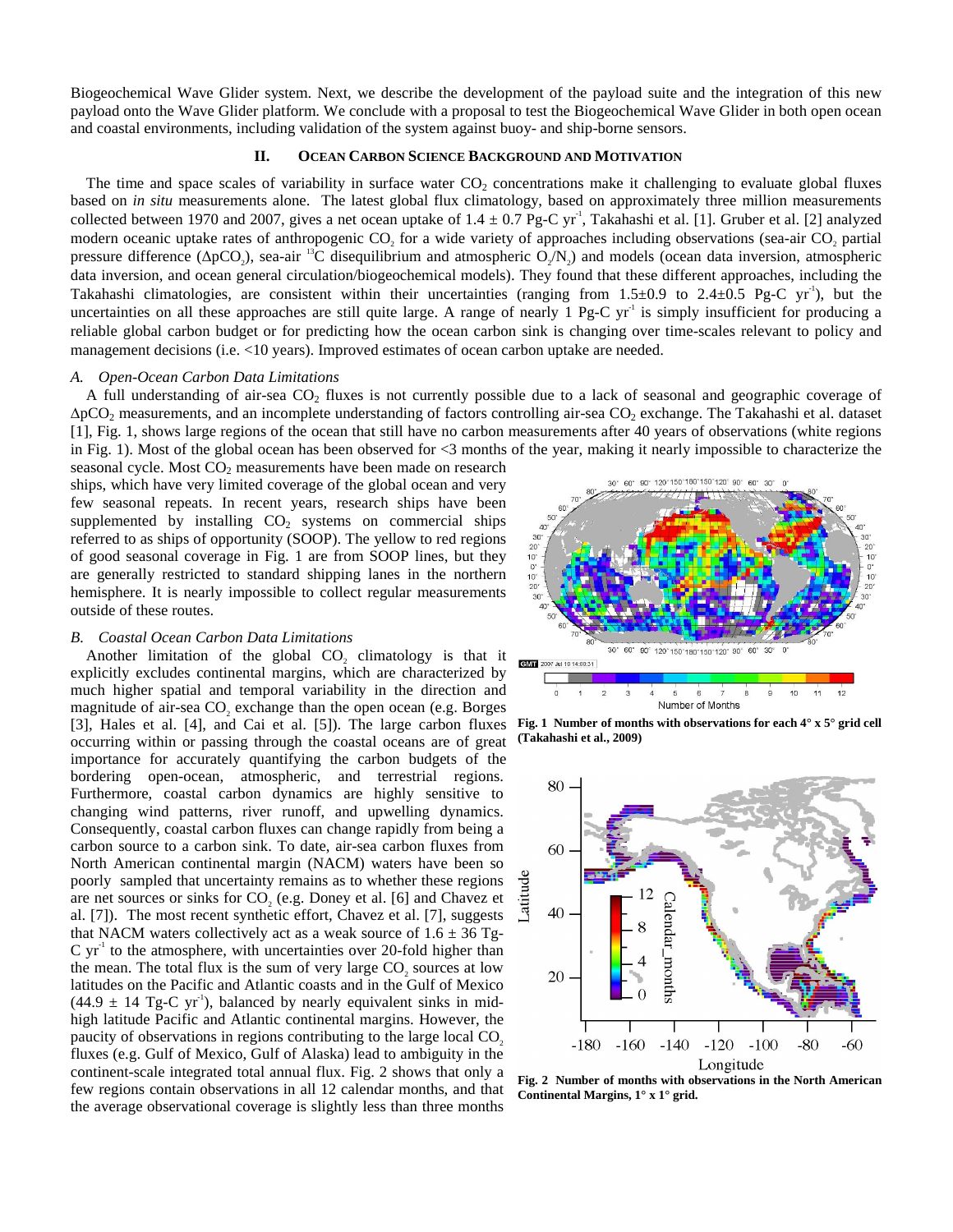per pixel. The high flux regions are disproportionately under sampled. This low data density calls into question a synthesis as reliant on extrapolation as that in the Chavez et al. [7] assessment.

# *C. Ocean Acidification*

Ocean acidification is a global phenomenon that has received a great deal of recent attention. As  $CO_2$  is absorbed into the ocean, it reacts with water to form carbonic acid, increasing ocean acidity. Since industrialization began, surface-ocean acidity has increased by 30%. This ongoing ocean acidification has the potential to affect calcification, reproduction, behavior, and growth of marine organisms, Doney et al. [8]. However, most of the focus thus far has been on the long term *p*H trends. Measurements of *p*H on a PMEL mooring at station PAPA in the Gulf of Alaska show a seasonal range of more than 0.1 *p*H unit (unpublished data), the same size as the estimated total change in *p*H over the last 200 years. A better understanding of ocean *p*H temporal variability is needed to fully understand ocean acidification.

A recent North American Carbon Program (NACP) coastal research cruise off the northern California coast in May–June 2007 observed upwelling of anthropogenically "acidified" waters, Feely et al. [9]. These "acidified" waters had pH values <7.75 and that dissolution of aragonite was thermodynamically favored over precipitation (or preservation). Sea surface  $pCO<sub>2</sub>$  values observed between British Columbia and Baja California during the cruise showed a large range (200-800 μatm). The highest  $pCO<sub>2</sub>$  values were strongly correlated with the lowest sea surface temperatures indicating that upwelling of  $CO<sub>2</sub>$ -rich waters was responsible for the unusually low  $pH$ , corrosive waters. Recent underway  $pCO<sub>2</sub>$  measurements on NOAA coastal fisheries vessels have expanded the spatial and temporal range of observations along the Pacific North American margin. Measurements along the US west coast during the summer and early fall of 2007 revealed even higher  $pCO_2$  values off the central California coast ( $\sim$ 1020) μatm) than seen during the NACP cruise, suggesting that acidified waters may be more widespread than observed during the cruise, [9]. More observations are needed to understand the link between anthropogenic  $CO_2$ , upwelling and ocean acidification.

#### **III. ENABLING TECHNOLOGIES**

#### *A. MAPCO2*

Since December 1996, the Monterey Bay Aquarium Research Institute (MBARI) has maintained bio-optical and chemical instrumentation on two moorings in the Equatorial Pacific in collaboration with NOAA/PMEL. As part of this project, MBARI developed an autonomous  $pCO<sub>2</sub>$  system based on an infra-red analyzer and bubble type equilibrator. In 2003, PMEL engineers worked with the MBARI group to take a similar MBARI designed  $pCO<sub>2</sub>$  system for a drifting buoy and modify it to work as a buoy based system (referred to hereafter as the  $MAPCO<sub>2</sub> system$ ). One major modification was the addition of a  $NOAA/ESRL$ certified standard gas that would allow the system to recalibrate autonomously in the field. In 2004, the moored  $CO<sub>2</sub>$  project was picked up by NOAA's Office of Climate Observations to begin developing a global array of moored  $CO<sub>2</sub>$  systems as part of the ocean observing system for climate. PMEL currently maintains 19 moored  $CO<sub>2</sub>$  systems in the Pacific and Atlantic Oceans, Fig. 3. The system is designed for a nominal deployment life of 400 days with measurements every three hours and data transmissions once per day. The long-term goal is to populate the network of OCEAN Sustained Interdisciplinary Timeseries Environment observation System (OceanSITES), [10], so that  $CO<sub>2</sub>$  fluxes will become a standard part of the global flux mooring network. Additional information about the moored  $pCO_2$  program can be found in [11] and [12].

The MAPCO<sub>2</sub> system is both reliable and accurate. In 2006 an underway  $pCO<sub>2</sub>$ system was added to the *R/V Atlantic Explorer*. This ship passes very close to the Bermuda Testbed Mooring (BTM) with a MAPCO<sub>2</sub> system on at least a monthly basis allowing regular comparisons of the moored and shipboard  $CO<sub>2</sub>$  data, Fig. 4 An analysis of the moored and shipboard data showed that the two systems agreed to within  $0.5\pm4.7$  µatm (n=15,462) when the ship was within 10km of the mooring and the time was within 3 minutes. By comparing data over a range of distances one can begin to assess the correlation length scales for the region. Preliminary analysis at BTM suggests that data are coherent within about 80 km regardless of season.



Fig. 3 The MAPCO<sub>2</sub> system installed on a buoy.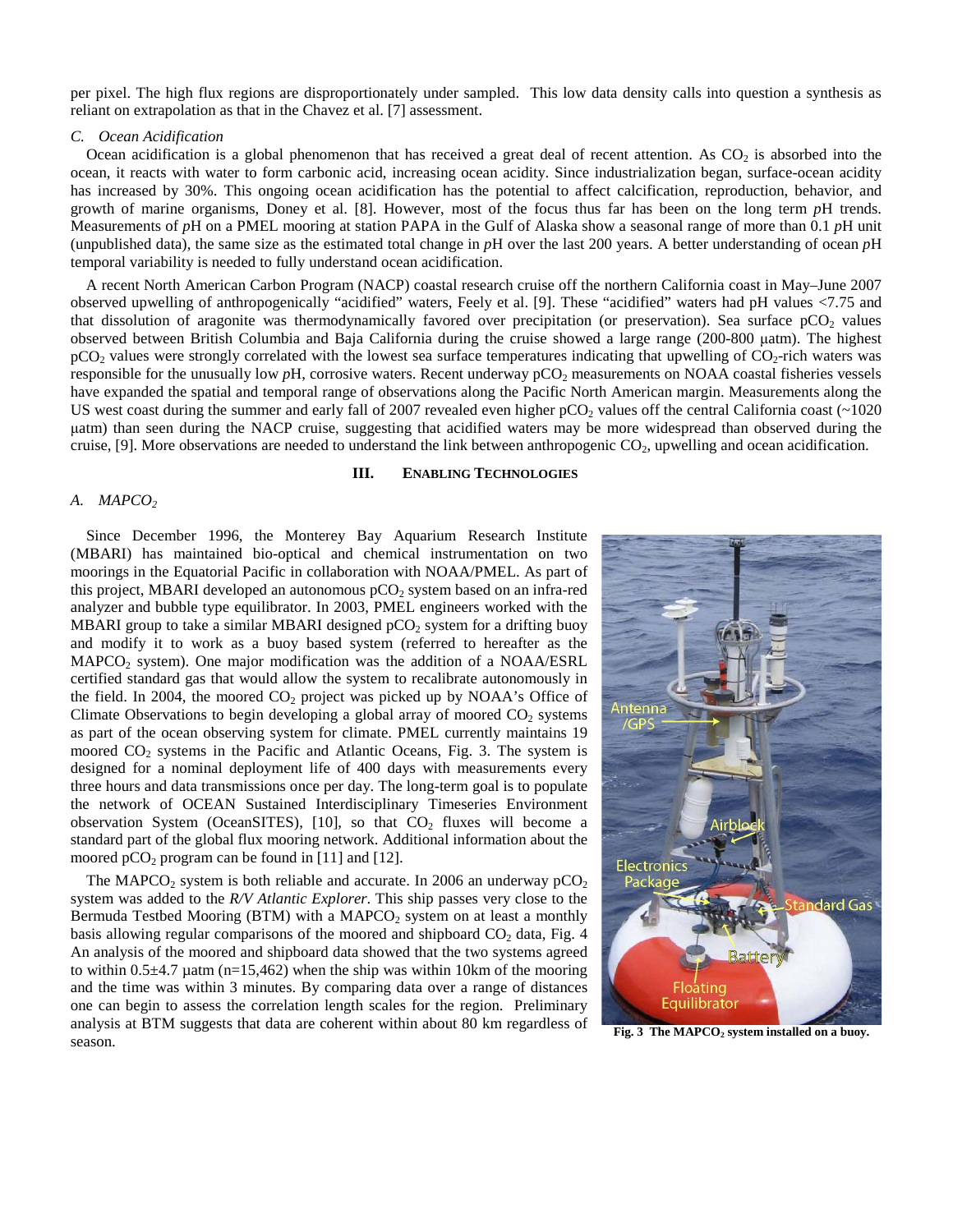

#### *B. pH Sensor System*

Martz and Johnson [13] explored the use of a Honeywell Durafet® ISFET sensor for seawater pH measurements over sustained periods in situ. They demonstrated that off-the-shelf Durafet sensors could operate for months without calibration in shipboard laboratories and moorings in the surface ocean. In July 2007, following a month-long test tank experiment to validate the accuracy, stability, and durability of the system, the Durafet-based sensor was installed on the  $R/V$  Western Flyer for a survey cruise off-shore. A very tight relationship was observed between the pH and underway pCO<sub>2</sub> systems over the entire cruise from Monterey Bay offshore beyond the California current. The ISFET showed no degradation in performance over a range of pH, temperature, and salinity values (pH = 7.9-8.3; temp = 12-20 $^{\circ}$ C; salinity = 32.4-33.8). An autonomous version of the Durafet was deployed for one month in the surface ocean on the MBARI L01 mooring, located at the mouth of the Elkhorn Slough estuary, Jannasch et al. [14] Elkhorn Slough is a high fouling environment and the sensor was deployed without any protection from biofouling. Despite the extreme variability of the estuary conditions, however, the sensor functioned well for the duration of the deployment.

The compact size and low power requirements of the Durafet® ISFET sensor make it ideal for integration into our vehicle. Including a second carbon parameter as part of the package will allow us to address a much broader range of questions about the carbon chemistry of the waters including the changes in ocean acidification.

# *C. The Wave Glider Autonomous Marine Vehicle*

The Wave Glider is a new class of wave-propelled, persistent ocean vehicle, Fig. 5. Roger Hine, the lead inventor of the vehicle and the CEO of Liquid Robotics, began work on the Wave Glider vehicle in 2005 with a vision to enable new types of ocean observation that do not require costly deep-water moorings or ship operations. Encouraged by immediate success with initial prototype designs, Mr. Hine and several colleagues founded Liquid Robotics, Inc. in 2007 to further develop the platform for scientific, commercial, and military applications. Since that time, engineering prototypes and the first product generation of the Wave Glider vehicles have logged a combined total of more than 42,000 nautical miles at sea, with the longest continuous mission lasting more than eight months (mission currently on-going). Table I gives an overview of the characteristics, capabilities, and features of the latest (third) generation of the Wave Glider vehicle.

The Wave Glider represents an innovative approach to ocean persistent presence; it harnesses ocean wave energy to provide essentially limitless propulsion while solar panels continually replenish the batteries used to power the Wave Glider's control electronics and payload systems. The Wave Glider vehicle is propelled by the purely mechanical conversion of ocean wave energy into forward thrust, independent of wave direction. Just as an airplane's forward motion through the air allows its wings to create an upward lifting force, the submerged glider's vertical motion through the comparatively still waters at the glider's depth allows its wings to



**Fig. 5 The Wave Glider AMV harnesses wave energy for propulsion, decoupling platform endurance from battery or chemical energy storage systems. The Wave Glider is able to maintain headway on its desired course in calm seas and independent of wave direction.**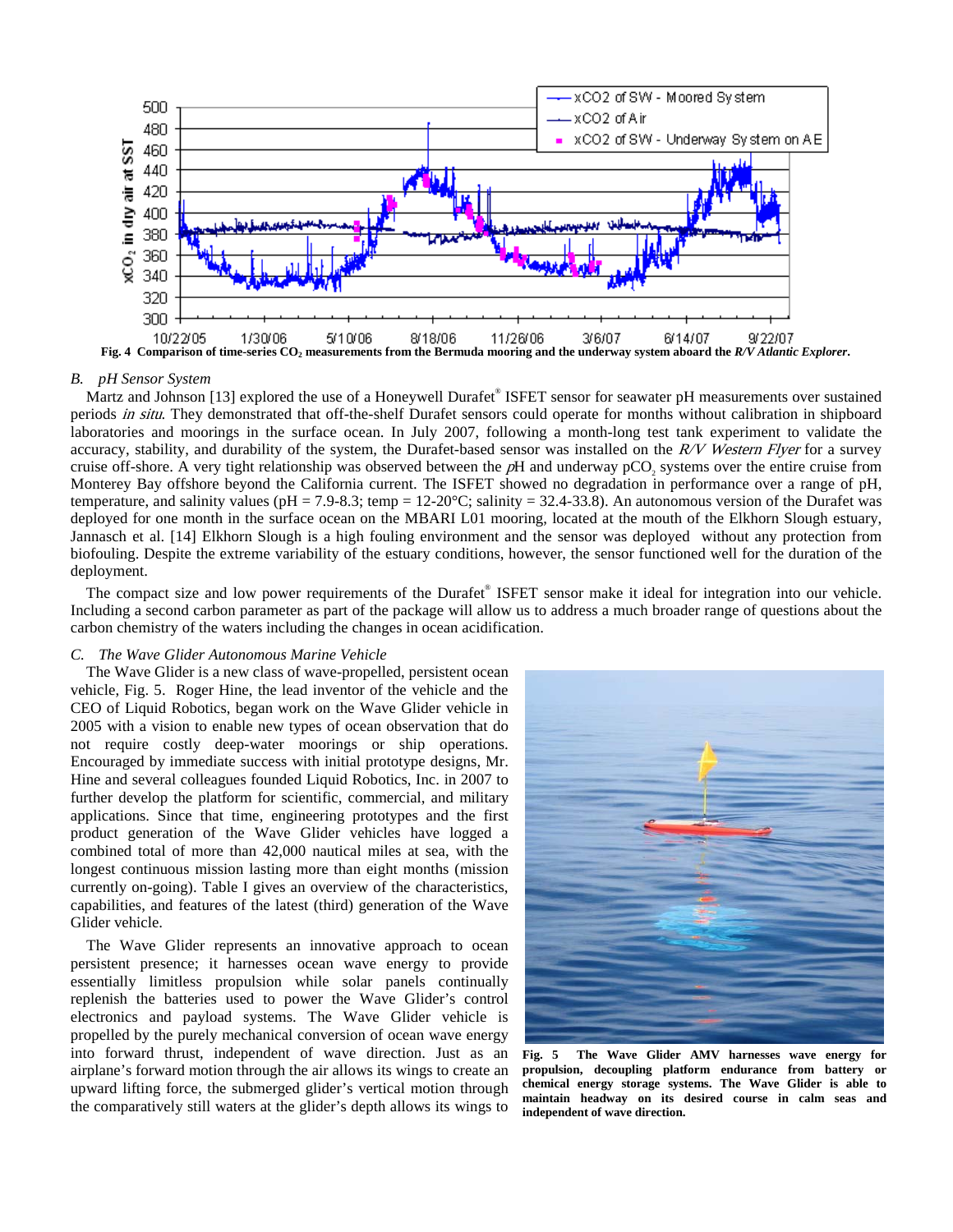convert a portion of this upward motion into a forward propulsion force. As waves pass by on the surface, the submerged glider acts a tug, pulling the surface float along a predetermined course.

Through extensive engineering trials and demonstrations, the Wave Glider's capability for long-term autonomous operation in the open and coastal oceans has been firmly established. For example, the Wave Glider has successfully circumnavigated the Big Island of Hawaii and surveyed down the California coast from Monterey Bay to San Diego, with an average speed over ground of 1.5 kts in both of these missions. Ref [15] gives a more detailed description of the Wave Glider, its capabilities, and its

| CHARACTERISTICS AND CAPABILITIES OF THE WAVE GLIDER VEHICLE |                                                                      |  |  |
|-------------------------------------------------------------|----------------------------------------------------------------------|--|--|
| <b>Physical Characteristics</b>                             |                                                                      |  |  |
| Vehicle Configuration                                       | Submerged glider connected to a surface float by a tether.           |  |  |
| <b>Dimensions</b>                                           | Float: 82" x 23.5"; Glider: 15.7" x 75.1"; Wings: 42.2" wide         |  |  |
| Weight and Buoyancy                                         | 75 kg mass, 150 kg displacement                                      |  |  |
| Endurance                                                   | Up to 1 year                                                         |  |  |
| <b>Capabilities and Functionality</b>                       |                                                                      |  |  |
| <b>Propulsion Power</b>                                     | Mechanical conversion of wave energy into forward propulsion.        |  |  |
| Speed through Water                                         | $>0.5$ kt in Sea State 1 (SS1); $>1.5$ kt in Sea State 3 (SS3).      |  |  |
| <b>Battery</b>                                              | 86W (peak) solar panel charging a 650 Wh Li-ion battery pack.        |  |  |
| Payload Power Available                                     | 10 W continuous (typical), depending upon latitude, weather, etc.    |  |  |
| <b>Communications Systems</b>                               | Iridium Satellite Modem. RF Modem                                    |  |  |
| <b>Navigation Systems</b>                                   | 12 Channel, WAAS enabled GPS; Compass; Water Speed (Optional)        |  |  |
| Control Interfaces                                          | Web-based, GUI Chart interface, with location and status indicators. |  |  |
| Proven Survivability                                        | SS6 (WMO) (14-18ft seas, 30-40kt winds)                              |  |  |
| <b>Emergency Location Devices</b>                           | Light and RF beacon. Optional acoustic beacon.                       |  |  |

TABLE I

performance under a variety of ocean conditions.

## **IV. PROTOTYPE BIOGEOCHEMICAL WAVE GLIDER DEVELOPMENT**

Table II gives an overview of the science sensors that will be integrated onto the Wave Glider vehicle. The MAPCO<sub>2</sub> technology is being adapted to work in the Wave Glider as an autonomous underway  $CO_2$  sensor. NOAA/PMEL is responsible for repackaging the existing MAPCO2, pH, and conductivity-temperature-depth (CTD) sensors into the form-factor of the Wave Glider payload bays. The MAPCO<sub>2</sub> sensor is larger and more complex than the  $pH$  and CTD sensors. Repackaging the MAPCO<sub>2</sub> components to fit the form-factor of the Wave Glider payload bays comprises the bulk of NOAA/PMEL engineering efforts. Fig. 6 shows the notional positioning of the components of the MAPCO<sub>2</sub> sensor within the Wave Glider. As part of this project,  $NOAA/PEL$  is exploring ways to make the  $MAPCO<sub>2</sub>$  system more efficient, such as testing alternative equilibrator designs that are smaller and faster. These alternative equilibrators can take advantage of the forward motion of the vehicle to create a water flow without the power requirements for pumping water. A shorter equilibration time would lower the total power consumption of the MAPCO<sub>2</sub> sensor. Finally, NOAA/PMEL is providing a payload microcontroller to coordinate sensor measurements times, to communicate with each sensor via serial ports, and to record each sensors' data. The Wave Glider provides conditioned power to the NOAA/PMEL payload, which otherwise operates independently of the Wave Glider.

LRI is responsible for the mechanical, electrical, and software integration of the Biogeochemical payload suite onto the Wave Glider. LRI is working closely with NOAA/PMEL to make minor modifications to the Wave Glider design as needed to accommodate the unique requirements of the MAPCO<sub>2</sub> and *p*H sensors. LRI is creating new payload interface software to allow the Wave Glider's command and control module to execute supervisory control over the payload package. The Wave Glider will communicate with the payload package via a serial line and will control the power to the sensor. The Wave Glider will transmit portions of the payload data over its existing Iridium communications link and will also provide a payload data storage system. Operators and science users will have access to the payload data via LRI's web-based operator interface. LRI and NOAA/PMEL are jointly responsible for all bench testing, sensor calibration and characterization, and engineering sea trials. The Wave Glider's modular payload architecture facilitates bench and integration testing. Dock-side in-water tests will be conducted at LRI's Kawaihae Harbor facility, and operational sea trials will be conducted in LRI's test range offshore of Puako, HI.

| <b>Supplier</b>     | <b>Sensor</b>      | <b>Measurement</b>              | <b>Calibrated Range &amp; Accuracy</b>           |
|---------------------|--------------------|---------------------------------|--------------------------------------------------|
| <b>NOAA PMEL</b>    | MAPCO <sub>2</sub> | pCO <sub>2</sub> SW & Air (ppm) | 200 to $600 \pm 3$ (stable over ~year)           |
| Scripps (Martz)     | custom pH          | SW Acidity $(pH)$               | 0 to $14 \pm 0.01$ ( $\pm 0.005$ stability ~wks) |
| Seabird Electronics | Glider Payload CTD | Conductivity (S/m)              | 0 to $6 \pm 0.0003$ (0 to $9 \pm 0.0010$ )       |
|                     |                    | Temperature $(^{\circ}C)$       | 1 to $32 \pm 0.002$ (-5 to $+45 \pm 0.010$ )     |
|                     |                    | Pressure (dbar)                 | 0 to $100 \pm 0.1\%$ FS (same)                   |
|                     |                    | Salinity (PSS 78)               | 0 to $35 \pm 0.005$ (0 to $45 \pm 0.015$ )       |

TABLE II THE WAVE GLIDER BIOGEOCHEMICALSENSOR SUITE. CTD UNCALIBRATED RANGES AND ACCURACIES IN PARENTHESES.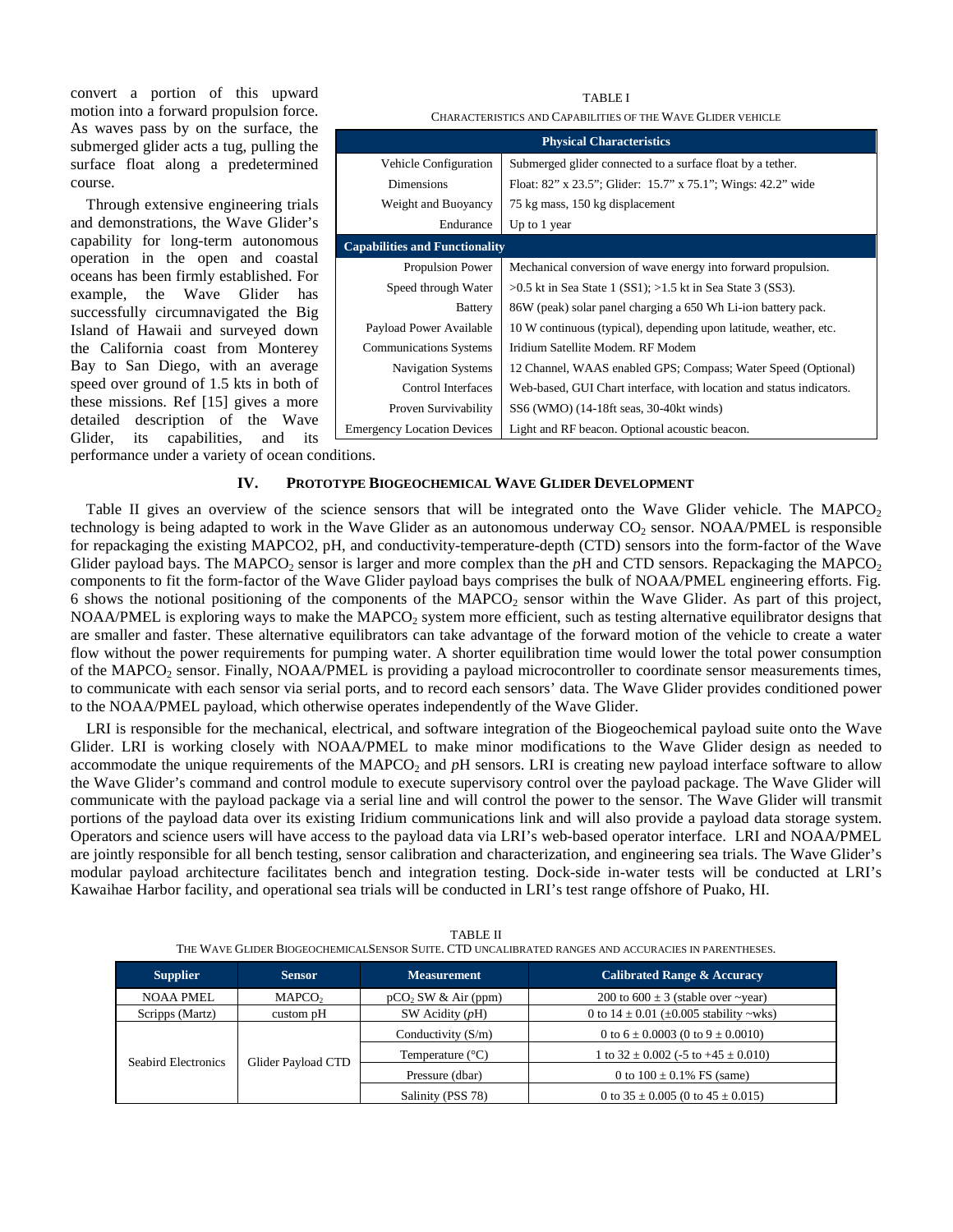

**Fig. 6 Integration of the Biogeochemical payload sensor suite onto the Wave Glider vehicle.** 

### **V. NOTIONAL SEA TRIALS AND DATA COLLECTION PROGRAM**

Once the scientific sensors have been integrated into the Wave Glider vehicle and undergone testing under local conditions, the package will need to be tested on longer voyages and under a variety of oceans conditions. In this section, we propose an (unfunded) initial ocean testing program that would allow us to assess the durability of the package through a sequence of coastal and open ocean sea trials. The data collected in these trials would also allow us to address fundamental questions in ocean carbon chemistry.

## *A. Open-Ocean System Tests*

The first extended test of the Biogeochemical Wave Glider would be to conduct one or more transect(s) from Kaneohe Bay, Oahu, HI to the Hawaii Ocean Time series station ALOHA and back. Fig. 7 shows the proposed path (yellow line) the Wave Glider would take. The red dots on the map show the locations of  $MAPCO<sub>2</sub>$  moorings in the area. The transect would start in Kaneohe Bay very near the CRIMP  $MAPCO<sub>2</sub>$ mooring, allowing a comparison between the initial readings from the Wave Glider sensors and the data coming from the same type of sensors installed on the mooring. In addition to the moored data, discrete samples would be collected for the full suite of parameters measured by the Wave Glider. The Wave Glider would first run parallel to the windward shore of Oahu to sample the coastal conditions near the island. From the North Shore, the Wave Glider would proceed to the WHOTS mooring located approximately 120 km to the North where it would sample open ocean oligotrophic gyre conditions. The WHOTS mooring also has a  $MAPCO<sub>2</sub>$ system that can be used to validate the Wave Glider data at the half way point of the transect. The WHOTS buoy is located at the Hawaii Ocean Time-series site, Station ALOHA. Station ALOHA is visited monthly and sampled for a wide array of physical and biogeochemical parameters over about a 5 day period (shown in green on the map). The timing of the Wave Glider transect(s) would be coordinated with the HOT cruises to provide the maximum overlap for validation with the shipboard measurements. After circling the WHOTS mooring, the Wave Glider would follow the same path back to Kaneohe Bay where it could be checked against the CRIMP mooring data and discrete samples collected when the vehicle is retrieved. The total track length would be approximately 290km. Since the variability in most properties is much smaller in this region of the North Pacific compared to many other locations in the global ocean, this would give us a good test of the stability of the sensors under open ocean conditions.



**Fig. 7 Wave Glider will execute an autonomous mission (yellow lines) to the WHOTS buoy deployed approximately 120 km north of Oahu, HI. This mission will overlap with one of the regularly scheduled (monthly) HOT cruises (green line), allowing sensor validation data to be collected at the WHOTS buoy and aboard ship.**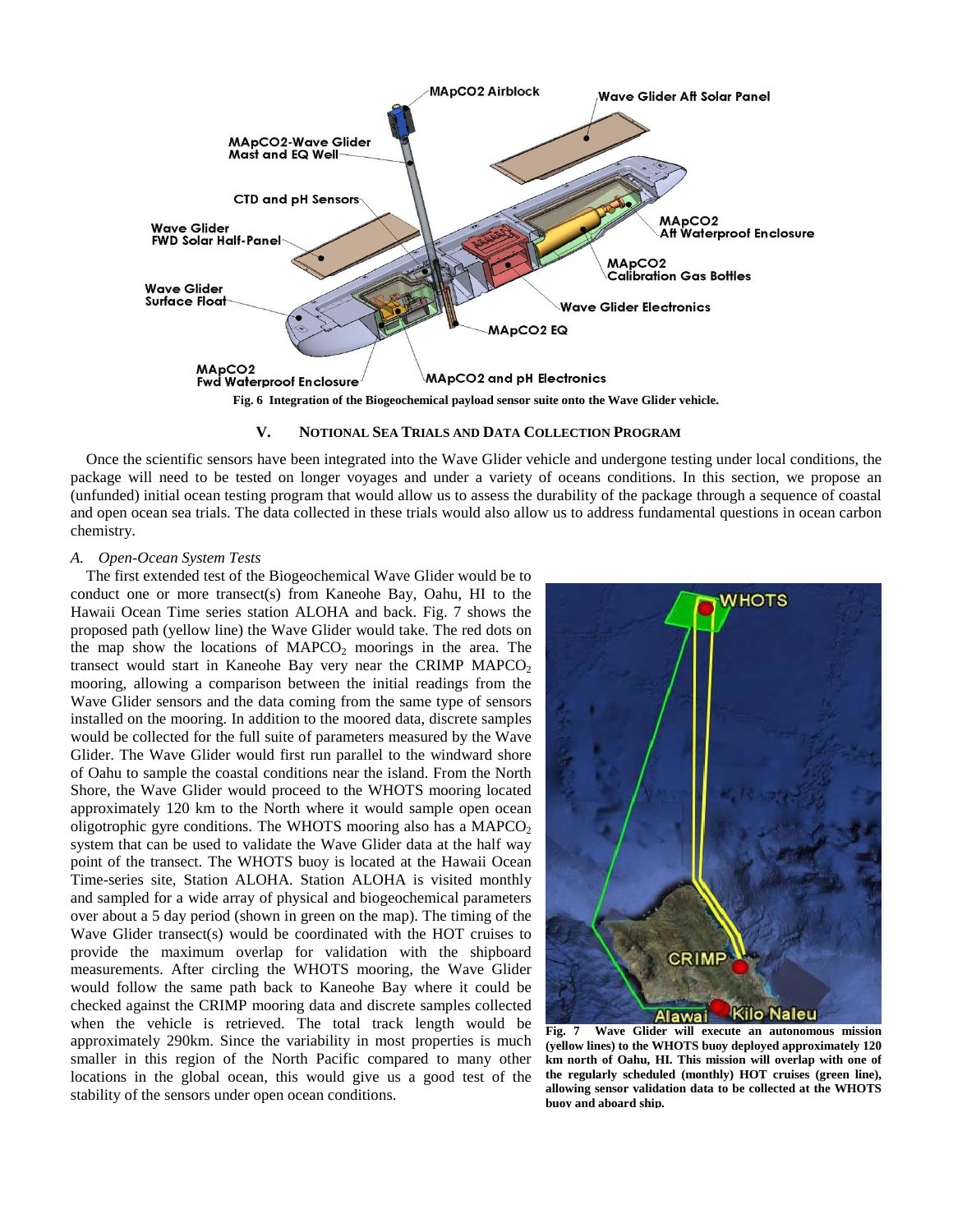## *B. Coastal-Ocean System Tests*

After one or more successful transits to Station ALOHA, the Wave Glider would need to be tested on a longer voyage in a more dynamic area. We propose to conduct such a test starting in Puget Sound near Seattle, WA and transiting down the west coast to San Diego, CA (Fig. 8, yellow line). We anticipate running the Wave Glider along the 120-140m isobaths which should be far enough off-shore to avoid most of the coastal boat traffic, but still be in-shore of the major shipping lanes. This region of the continental shelf is known for seasonal upwelling which has been recently shown to bring acidified offshore waters up onto the shelf, [9]. The Wave Glider cruise would be scheduled for the summer to capture this upwelling signature.

The proposed path would take the Wave Glider past several moorings  $(MAPCO<sub>2</sub>$  systems shown in red; other  $CO<sub>2</sub>$  systems shown in green) allowing additional validation of the sensors during the transit. NOAA/PMEL operates two underway  $pCO<sub>2</sub>$  systems on coastal NOAA fisheries vessels that could also be used to validate the Wave Glider readings where their cruise paths cross. Finally, NOAA also periodically runs survey cruises along the west coast measuring a wide suite of physical, geochemical and biological parameters. Every effort would be made to coordinate the Wave Glider test to coincide with the NOAA West Coast survey cruise.



**Fig. 8 In Year 3 of the project, a second Wave Glider will execute an extended (>2000 km) autonomous mission (yellow line) to measure coastal carbon chemistry parameters along the west coast of the US.** 

# **VI. CONCLUSIONS**

We have described a prototype development effort to integrate a suite of existing state-of the-art carbon science sensors onto the Wave Glider, a persistent, mobile, and autonomous marine vehicle. The ultimate goal of the present effort is to gain a better understanding of ocean carbon chemistry and ocean acidification through a focused ocean measurement program that combines existing state-of-the-art sensors with an existing wave-propelled autonomous sea surface vehicle. While the primary payload, the  $MAPCO<sub>2</sub> sensor, and the mobile platform, the Wave Gilder, are the products of relatively recent development efforts, they have$ both been extensively tested and deployed for extended periods at sea. The immediate focus of our efforts is the integration of these two capabilities and subsequent testing and demonstration in an abbreviated sea trials program. The prototype Biogeochemical Wave Glider will collect a variety of physical and chemical measurements to help interpret the measured variability in surface water and atmospheric  $pCO<sub>2</sub>$ . The use of an autonomous vehicle will improve our ability to collect surface carbon data on time and space scales that are currently cost prohibitive using conventional ship-board techniques. Data will be transmitted back to the laboratory in near-real time. If the vehicle passes through an anomalous region along the coast, the operating scientists will be able to redirect the Wave Glider to survey that region more extensively. This flexibility will significantly enhance our ability to study and understand the dynamics of the coastal regions. The measurement of two carbon parameters will allow us to evaluate the full carbonate system and better understand how ocean acidification is developing in the open ocean and along our coasts. The correlation between the carbonate parameters and the physical properties of the waters may allow us to use satellites to examine the large scale spatial patterns of ocean acidification and how physical processes may be influencing those patterns.

#### **REFERENCES**

- [1] Takahashi, T., S.C. Sutherland, R. Wanninkhof, C. Sweeney, R.A. Feely, D.W. Chipman, B. Hales, G. Friederich, F. Chavez, C. Sabine, A. Watson, D.C.E. Bakker, U. Schuster, N. Metzl, H. Yoshikawa-Inoue, M. Ishii, T. Midorikawa, Y. Nojiri, A. Körtzinger, T. Steinhoff, M. Hopemma, J. Olafsson, T.S. Arnarson, B. Tilbrook, T. Johannessen, A. Olsen, R. Bellerby, C.S. Wong, B. Delille, N.R. Bates, and H.J.W. de Baar (2009): ''Climatological mean and decadal change in surface ocean pCO<sub>2</sub>, and net sea-air  $CO_2$  flux over the global oceans." Deep-Sea Res. II, 56(8-10), 554-577.
- [2] Gruber N, Gloor M, Mikaloff Fletcher SE, Doney CS, Dutkiewicz S, et al. 2009. "Ocean sources, sinks, and transport of atmospheric CO<sub>2</sub>." Glob. Biogeochem. Cycles 23:GB1005
- [3] Borges, A. V., B. Delille, and M. Frankignoulle, 2005. Budgeting sinks and sources of CO<sub>2</sub> in the coastal ocean: Diversity of ecosystems counts. Geophys. Res. Lett. 32, L14601, doi:10.1029/2005GL023053.
- [4] Hales, B., Takahashi, T. and Bandstra, L., 2005. Atmospheric CO<sub>2</sub> uptake by a coastal upwelling system. Global Biogeochemical Cycles, 19, GB1009, 10.1029/2004GB002295.
- [5] Cai, W.-J., Dai, M. and Wang, Y., 2006. Air-sea exchange of carbon dioxide in ocean margins: A province based synthesis. Geophysical Research Letters, 33, L12603, doi:10.1029/2006GL026219.
- [6] Doney, S.C., Anderson, R., Bishop, J., Caldeira, K., Carlson, C., Carr, M.-E., Feely, R., Hood, M., Hopkinson, C., Jahnke, R., Karl, D., Kleypas, J., Lee, C., Letelier, R., McClain, C., Sabine, C., Sarmiento, J., Stephens, B. and Weller, R., 2004. Ocean Carbon and Climate Change (OCCC): An Implementation Strategy for U. S. Ocean Carbon Cycle Science. UCAR, Boulder, CO, 104pp.